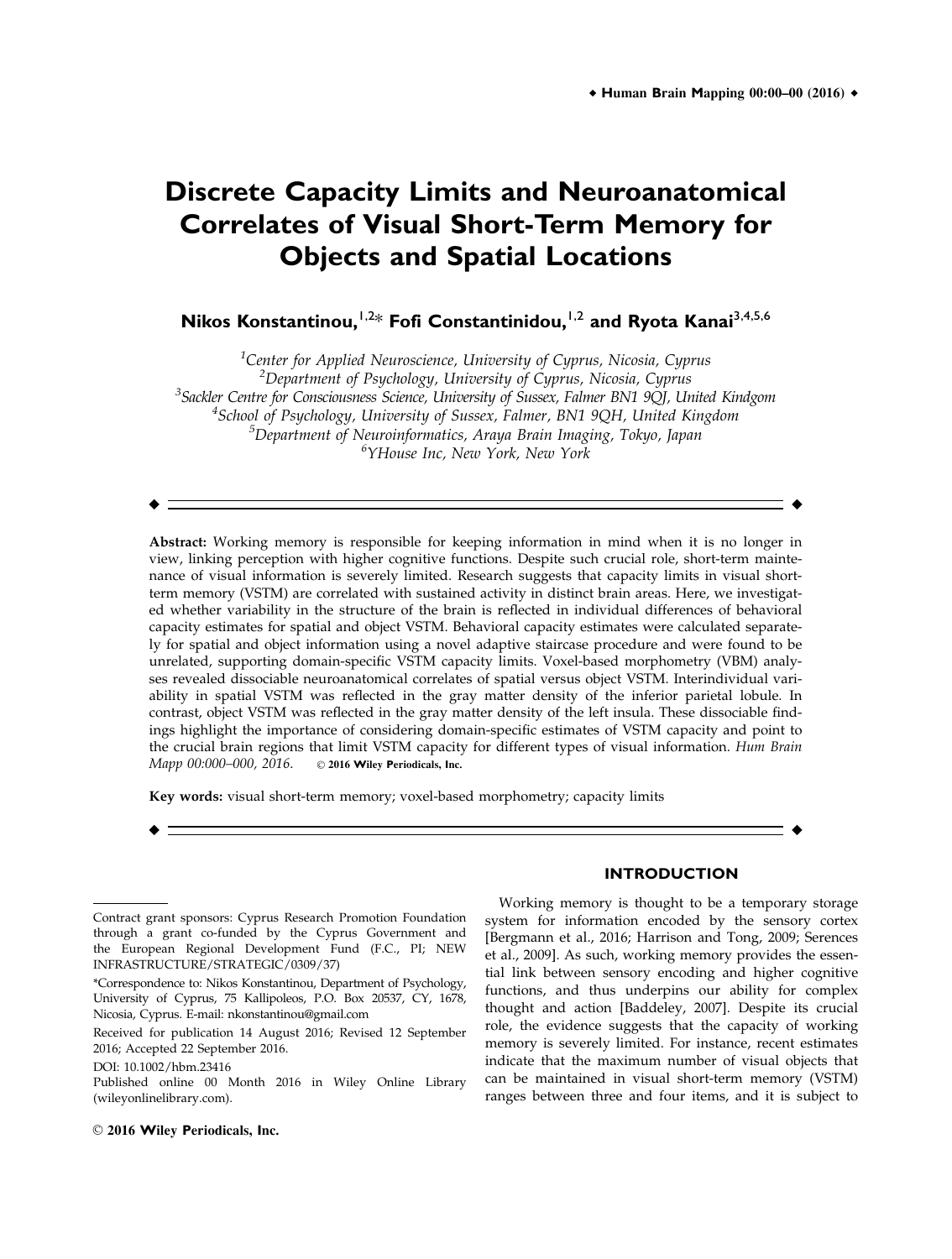large interindividual variability [Conway et al., 2001; Cowan et al., 2005; Luck and Vogel, 1997; Todd and Marois, 2004; Vogel and Machizawa, 2004; Vogel et al., 2005; Vogel et al., 2001].

Evidence from genetic studies indicates that the large interindividual variability of the capacity to maintain visual information in short-term memory is significantly influenced by genes [Ando et al., 2001; Luciano et al., 2001]. Genetic effects on VSTM capacity manifest themselves during development via impact on brain activity and gray matter (GM) volume [Dumontheil et al., 2011]. Taken together, such evidence indicates that interindividual variability in VSTM capacity may also be determined via genetic influences on the structure of the brain.

Indeed, a gradually accumulating body of evidence from computational neuroanatomy of high-resolution MRI brain images revealed that the structure of the brain exhibits a systematic relationship with an individual's behavior and cognitive skills [Kanai and Rees, 2011]. More relevant to working memory, [Bergmann et al. 2016] have recently shown that the structure of primary visual cortex can specifically predict performance on a VSTM task. Surprisingly, it still remains unclear whether the structure of other brain areas previously implicated in VSTM maintenance correlates with the limited capacity of VSTM. Behavioral evidence using the typical delayed match-to-sample task for estimating VSTM capacity suggests that working memory is not unitary and involves dissociable systems for the storage of visual information regarding the visual-identity and the spatial location of an object [e.g. Klauer and Zhao, 2004; Lee and Chun, 2001; Vuontela et al., 1999].

Recent neuroimaging studies supported the behavioral findings for the fractionation of VSTM into separate object and spatial components across the entire brain (we term this the information segregation hypothesis of VSTM) [Bellgowan et al., 2009; Buffalo et al., 2006; Cichy et al., 2011; A. Harrison et al., 2010; Mohr et al., 2006; Ranganath et al., 2004; Sala and Courtney, 2007; Sala et al., 2003]. Research on the neurophysiological underpinnings of VSTM has revealed a dorsal-ventral dissociation between object and spatial activations [Courtney et al., 1996; Mohr et al., 2006; Munk et al., 2002; Sala et al., 2003]. Early nonhuman primate studies supported the information segregation hypothesis by demonstrating that perceptual information related to an object's spatial location is processed in a dorsal visual pathway, whereas information related to the object's identity (e.g., color, shape, texture) is processed independently in a ventral visual pathway [Desimone and Ungerleider, 1986; Desimone et al., 1985; Felleman and Van Essen, 1991; Mishkin et al., 1983; Ungerleider et al., 1983; Ungerleider and Mishkin, 1982]. Neuropsychological and neuroimaging studies [e.g., Goodale and Milner, 1992; Haxby et al., 1991, 1994; James et al., 2003; Goodale and Milner, 1995; Newcombe and Russell, 1969] have also confirmed this object-spatial information segregation in the dorsal and ventral visual pathways.

However, other functional neuroimaging studies investigating visual perception of object and spatial information have challenged the information segregation hypothesis, demonstrating neural activations related to both perception of object properties and perception of an object's spatial location in both the dorsal and the ventral visual streams [Konen and Kastner, 2008; Kravitz et al., 2010; Petit et al., 1998; Sereno and Maunsell, 1998; Sereno and Lehky, 2011; Zachariou et al., 2014]. The neuroimaging literature investigating the neural correlates of VSTM maintenance of object and spatial information also produced some results contradictory to the information segregation hypothesis [Esposito et al., 1998; McCarthy et al., 1994; Owen et al., 1998; Petit et al., 1998; Postle and Esposito, 1999a, 1999b].

The aim of the present study was therefore to separately estimate the capacity for object identity and spatial location, and assess the relationship between individual variability in brain anatomy and such distinct individual estimates of object and spatial VSTM capacity. For this purpose, we utilized a pool of meaningless letter-like symbols that are not readily nameable (see [Alvarez and Cavanagh, 2004; Konstantinou et al., 2014], experiment 2b, for similar manipulations of VSTM load) and estimated VSTM capacity using an adaptive staircase up/down method which allows for the rapid estimation of VSTM capacity.

In line with the hypothesis of information segregation in the human brain, we predicted distinct individual behavioral VSTM capacity estimates of object identity and object spatial location that will display discrete neuroanatomical correlates. To explore this hypothesis, the subsequent data analyses were applied across the whole brain without any predefined domain specific anatomical segregation.

# **MATERIALS AND METHODS**

### **Participants**

A total of 48 healthy volunteers with normal or corrected-tonormal vision (aged  $18-46$ , mean  $24.73$ ,  $SD = 5.78$ ,  $30$  female) were recruited from the University College London subject pool. The local ethics committee approved all experiments and all participants gave informed consent.

### **Stimuli and Apparatus**

The experiment was controlled using the Cogent Toolbox (<http://www.vislab.ucl.ac.uk/cogent.php>) for Matlab (MathWorks) on a Lenovo PC running Microsoft Windows 7 attached to a 15" CRT monitor (90-Hz refresh rate). A viewing distance of 57 cm was maintained with a chin rest.

The memory set items were chosen from a pool of novel meaningless objects that subtended maximally  $1.5^{\circ} \times 1.5^{\circ}$ . Each item appeared in one of eight locations arranged in a circle  $(3^{\circ}$  in radius) around fixation. No item appeared in a previously used location in the same trial.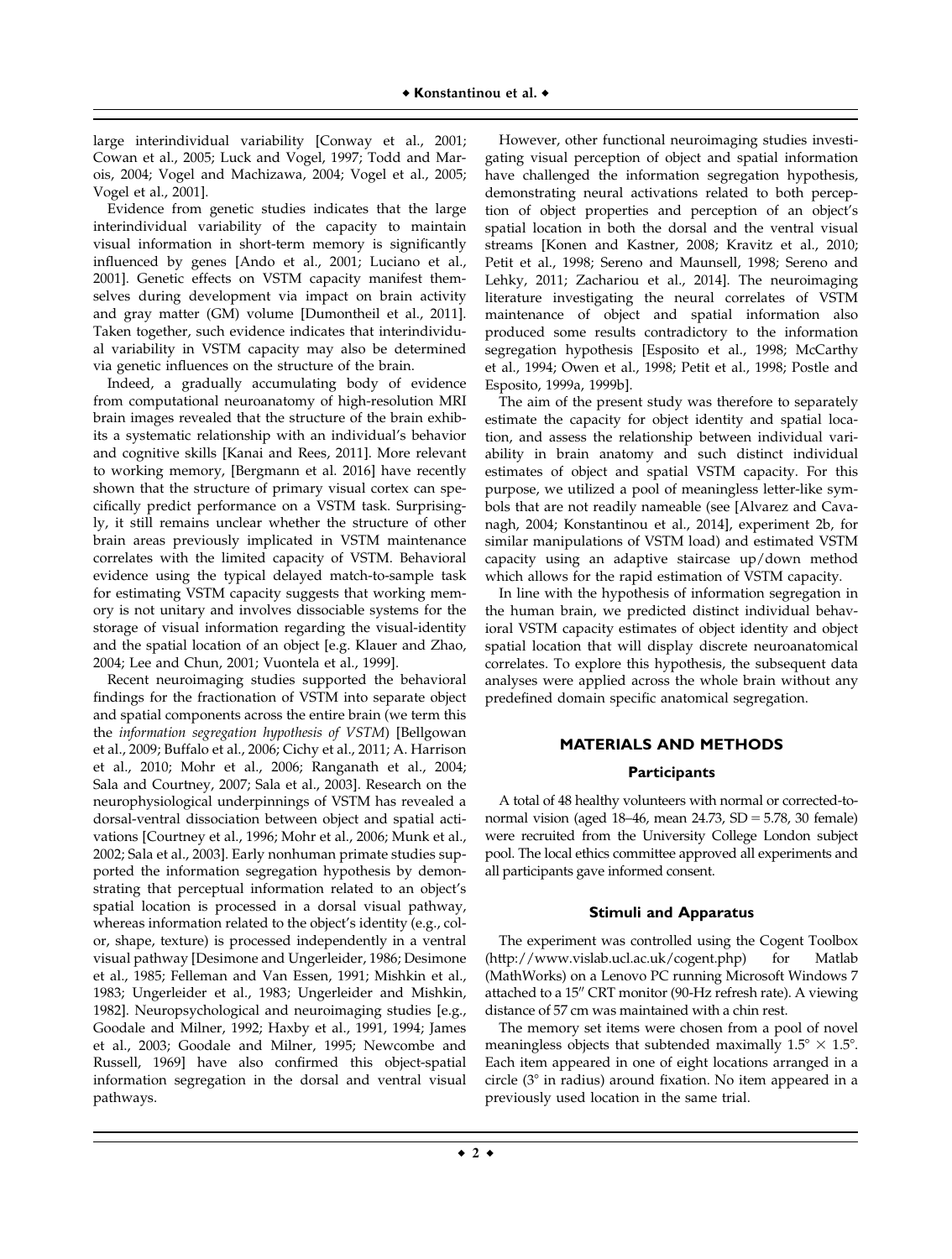It was important to ensure that the VSTM tasks did not allow participants to rely on verbal working memory for successful performance in these tasks. For this reason, and to discourage participants from verbalizing the memory set items, we used a set of stimuli previously used by [Konstantinouet al., 2014]) that were created with a custom made MATLAB algorithm that generated meaningless symbols based on basic features of English angular letters (i.e., F, H, K, L, M, T, V, W, Y, and X). For each stimulus, the number of features was matched to the average number of bars used for each letter in Experiment 2a in Konstantinou et al., [2014]. All stimuli generated were individually screened, and any letters that resembled any specific English letter were excluded from the pool of stimuli. This process resulted in a set of letter-like stimuli that were novel and meaningless. To further discourage verbal rehearsal, we used an experimental paradigm that presented these stimuli in a rapid presentation paradigm (100 ms presentation time), that allowed very little time for naming each stimulus. These two measures thus ensured that participants relied mostly on spatial and object VSTM for successful performance on the spatial and object VSTM tasks, respectively.

#### **VSTM Task**

As shown in Figure 1, each trial lasted for up to 5.8 s and consisted of fixation (1 s), eight sample displays with a duration of 100 ms each (total duration of the sample displays was 800 ms), blank delay interval (1 s), test display/response period (up to 3 s). An auditory tone (beep) was used as feedback for incorrect responses. Each memory-set item appeared randomly in one of the eight sample displays (e.g., in a trial with a set size of two items, each of the two items was randomly assigned to one of the eight sample displays and the remaining displays only contained a fixation cross). The fixation cross remained on the screen for the whole duration of the trial.

Participants were instructed to maintain the memory set items in VSTM throughout the retention interval by mentally projecting them on the screen visually, and not by verbalizing them. During the response period, participants used a button press to respond whether the memory probe item appeared at the same location as any of the memory set items for the spatial VSTM task or whether the memory probe item appearing at fixation was of the same identity as any of the memory set items. To minimize load on object VSTM, all items in the spatial memory set task were of the same identity.

#### **Staircase**

The VSTM capacity of each participant was calculated using a 3-down/1-up adaptive staircase procedure. Specifically, following a short practice block of 12 trials, each participant completed an experimental block for each of the spatial and the object VSTM tasks that started with a memory set size of two items. Following three consecutive correct-response trials, the memory set size was increased by one item in the following trial. Following an incorrectresponse trial, the memory set size was decreased by one item. After 10 reversals of the staircase (a reversal was defined as any change in the direction of the staircase), the staircase was terminated. This procedure resulted in a group mean of 49 trials for the spatial VSTM task  $(SD = 9)$ trials) and a group mean of 45 trials for the object VSTM task (SD = 7 trials). Individual VSTM capacity estimates were calculated as the mean set-size at each of the last 8 staircase reversals.<sup>1</sup>

This method for estimating VSTM capacity presents some advantages over previous methods described above. Specifically, an adaptive staircase up/down method allows for rapid estimation of VSTM capacity minimizing the amount of effort required and fatigue over many trials, but also minimizing the effects of change in the observer's criteria. Previous studies attempting to estimate VSTM capacity based on Cowan's K [e.g. Konstantinou et al., 2012; Konstantinou and Lavie, 2013; Todd and Marois, 2004] were required to use a large number of trials (e.g. hundreds) for each memory set size [e.g. Luck and Vogel, 1997]. In up/down staircase methods, when an observer responds incorrectly to a trial, the stimulus intensity is increased (the equivalent of decreasing the memory set size) on the next trial, whereas if the observer responds correctly on a trial (or a short series of consecutive trials), stimulus intensity is decreased on the next trial (the equivalent of increasing the memory set size as was the case in this study). In such a procedure, the stimulus intensity level tends toward a specific proportion correct and oscillates around it once it is reached. Such adaptive methods, by adjusting the stimulus level to be used on each trial based on the responses to previous trials, increase efficiency and minimize fluctuations due to fatigue of participants over many trials [Kingdom and Prins, 2010; Taylor and Douglas Creelman, 1967].

#### **Image Acquisition and Analyses**

MR images were acquired on a 1.5 Tesla Siemens Avanto MRI scanner (Siemens Medical, Erlangen, Germany) with a 32-channel head coil. High-resolution whole brain MR images were obtained using a T1-weighted three-dimensional magnetization-prepared rapid acquisition gradient-echo sequence (MPRAGE; repetition time  $= 2.73$  s; echo time- $= 3.57$  ms; voxel size  $= 1.0 \times 1.0 \times 1.0$  mm).

<sup>&</sup>lt;sup>1</sup>The results pattern or significance did not change when the analysis was repeated using the mean of the last 10 reversals as the capacity estimate.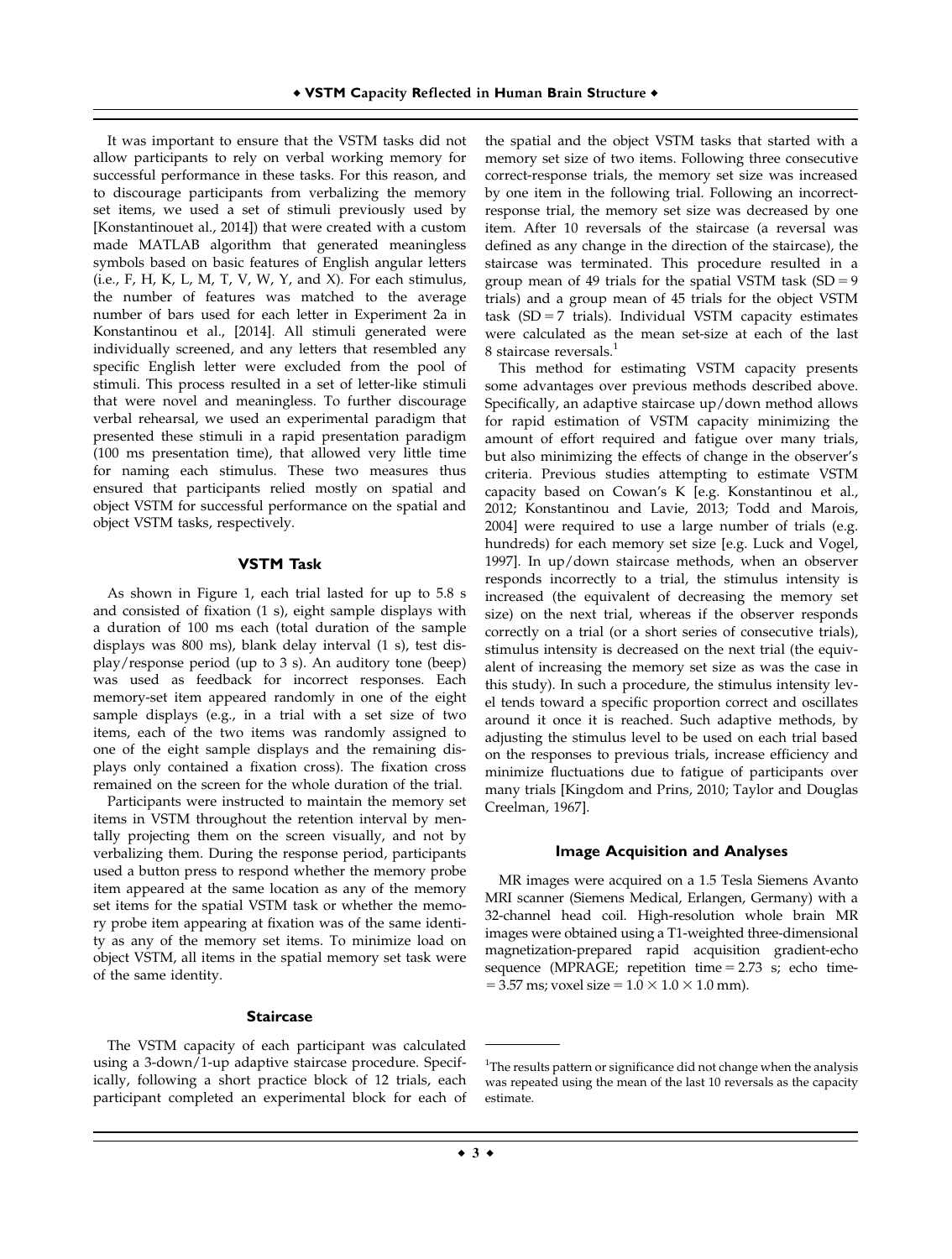

**Figure 1.**

Example trial sequence in the Object (A) and Spatial (B) VSTM conditions with a set size of three items. Note that the only difference between the two conditions is the requirement to maintain either only the object identity in A or only the locations of the objects in B. The correct response here is "same" for both examples. Stimuli are not drawn to scale.

# **Voxel-Based Morphometry Preprocessing and Analysis**

A whole-brain exploratory analysis using Voxel-based morphometry (VBM) was conducted with the aim of identifying GM voxels with significant correlation with the capacity estimates of spatial and object VSTM. The MR images were first segmented for GM and white matter (WM) using SPM8 ([http://www.fil.ion](http://www.fil.io). ucl.ac.uk/spm). A Diffeomorphic Anatomical Registration Through Exponentiated Lie Algebra

(DARTEL) in SPM8 was performed for intersubject registration of the GM images [Ashburner, 2007; Ashburner and Friston, 2000]. During this co-registration preprocessing, local GM volumes were conserved by modulating the image intensity of each voxel by the Jacobian determinants of the deformation fields computed by DARTEL. The registered images were smoothed with a Gaussian kernel (FWHM =  $8 \text{ mm}$ ) and were then transformed to MNI stereotactic space using affine and nonlinear spatial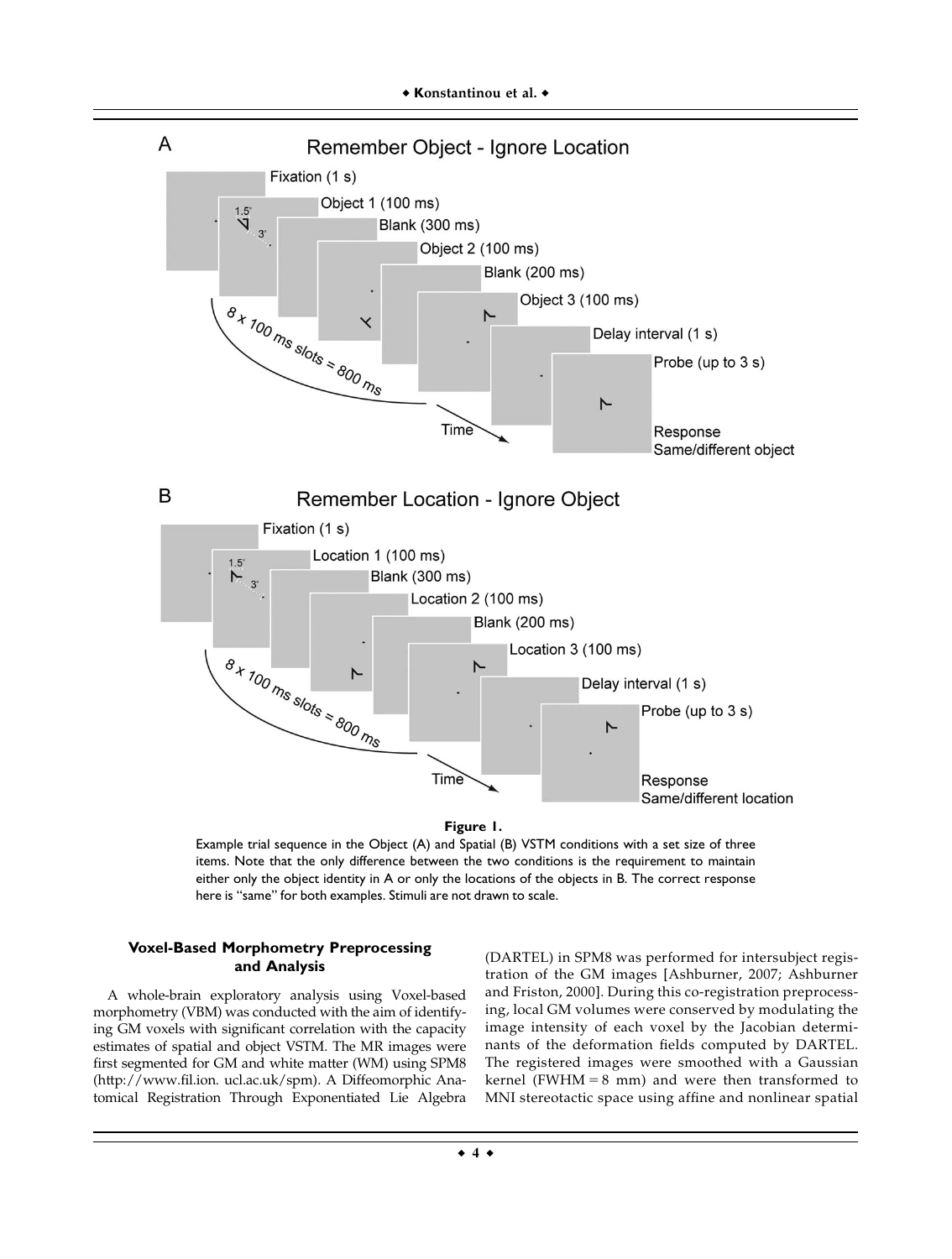|         |                            | MNI coordinates<br>of peak voxel |       |      |                         |      |                     |                |
|---------|----------------------------|----------------------------------|-------|------|-------------------------|------|---------------------|----------------|
|         | Anatomical brain<br>region | X                                | Υ     | Ζ    | Cluster<br>size $(mm3)$ | Ζ    | $P_{\text{uncorr}}$ | $P_{\rm corr}$ |
| Spatial |                            |                                  |       |      |                         |      |                     |                |
|         | Left IPL $(5I)$            | $-31$                            | $-43$ | 51   | 808                     | 4.78 | 0.007               | 0.026          |
|         | Left IPL (7PC)             | $-45$                            | $-45$ | 55   |                         | 4.33 | 0.007               | 0.026          |
|         | Right IPL (hIP2)           | 52                               | $-36$ | 48   | 498                     | 3.94 | 0.024               | 0.082          |
|         | Right MFG                  | 28                               | 45    | 25   | 432                     | 3.81 | 0.032               | 0.109          |
|         | Right MFG                  | 30                               | 37    | 31   |                         | 3.59 | 0.032               | 0.109          |
| Object  |                            | $-36$                            | $-15$ | 13   | 891                     | 4.46 | 0.002               | 0.026          |
|         | Left STG/insula            | $-39$                            | $-13$ | 3    |                         | 3.77 | 0.002               | 0.026          |
|         |                            | $-44$                            | $-20$ | $-3$ |                         | 3.28 | 0.002               | 0.026          |
|         | Right STG/insula           | 40                               | $-10$ | 6    | 483                     | 4.61 | 0.017               | 0.183          |
|         | Right MOG                  | 47                               | $-77$ | 12   | 299                     | 3.89 | 0.051               | 0.461          |

| TABLE I. Brain regions with a significant positive correlation between gray matter density and Spatial and Object |                                                |  |  |
|-------------------------------------------------------------------------------------------------------------------|------------------------------------------------|--|--|
|                                                                                                                   | <b>VSTM</b> capacity ( $P < 0.05$ uncorrected) |  |  |

Note.  $P_{\text{uncorr}}$ , P-value for the cluster uncorrected;  $P_{\text{corr}}$ , P-value for the cluster corrected for multiple comparisons; Z, z-score for peak voxel; IPL, inferior parietal lobule; MFG, middle frontal gyrus; STG, superior temporal gyrus; MOC, middle occipital gyrus. Cytoarchitectonic areas were found with SPM Anatomy toolbox [Eickhoff et al., 2005; Zilles and Amunts, 2010] and are shown in parenthesis.

normalization implemented in SPM8 for multiple regression.

The preprocessed images were entered into a series of multiple regression models in SPM8. A statistical threshold of  $P < 0.05$  corrected for the whole brain volume at a cluster level using the "Non-Stationary Cluster Extent Correction" toolbox for SPM (<http://fmri.wfubmc.edu/cms/NS-General>) [Hayasaka et al., 2004] was used as an indicator of regions of significant correlation between the VSTM capacity estimates and GM density. We aimed to identify cortical regions that showed correlations with each participant's capacity estimate in the spatial and the object VSTM tasks. The design matrix included each participant's spatial and object VSTM estimate, and the age and gender of the participant as covariates of no-interest. The total GM volume (for GM analyses) or total WM volume (for WM analyses) of each individual brain was also included in the design matrix to regress out any effect attributable to it.

Additionally, we have examined whether WM volumes underneath the regions identified by our primary GM analysis showed any relationship with the spatial and the object VSTM capacity. For this purpose, we first computed a T contrast with  $P < 0.001$  uncorrected as the criterion to detect voxels with a significant correlation. Then, we used small volume correction (SVC) in a sphere of 15 mm radius centered at the coordinates found in the GM analysis (see Table I) to identify WM regions that correlated with the spatial and the object VSTM capacity.

## **RESULTS**

#### **Behavioral Data**

The individual VSTM capacity estimates of the spatial and the object VSTM tasks are presented in Figure 1. The group mean capacity estimate for the object VSTM task was  $M = 2.44$  (SD = 0.59), and for the spatial VSTM task  $M = 4.24$  (SD = 1.14). The group mean accuracy rate for the object VSTM task was  $M = 79.36\%$  (SD = 2.27%), and for the spatial VSTM task was  $M = 82.41\%$  (SD = 2.50%).

Pearson product-moment correlation analysis was used to investigate the relationship between the behavioral capacity estimates of spatial and object VSTM. In line with our prediction of distinct VSTM capacity estimates of object identity and spatial location, this analysis indicated that the two capacity estimates are correlated with each other only weakly, and the correlation did not reach statistical significance,  $r(46) = 0.21$ ,  $P = 0.15$ .

#### **GM Analysis**

VBM analysis was used to explore the correlations between local GM density and VSTM capacity. At the rigorous statistical threshold of  $P < 0.05$  corrected for multiple comparisons across the whole brain, significant correlations between GM density and spatial VSTM capacity were found in the left inferior parietal lobule (IPL;  $T(42) = 5.55$ ,  $P = 0.009$ FWE-corrected for the whole brain,  $z = 4.78$ ; Fig. 2). To assess the strength of this relationship, we extracted GM density at the peak voxels of the left IPL (centered at  $x$ ,  $y$ ,  $z$ , MNI coordinates:  $-31$ ,  $-43$ , 51) for each participant<sup>2</sup> and performed correlations with the individual spatial VSTM estimates, indicating a strong relationship,  $r(46) = 0.64$ ,

 $^{2}$ The Shapiro–Wilk test of normality on the extracted individual GM density values from the peak voxels at the left IPL and the left insula indicated that the data come from a normal distribution (both  $P > 0.05$ ).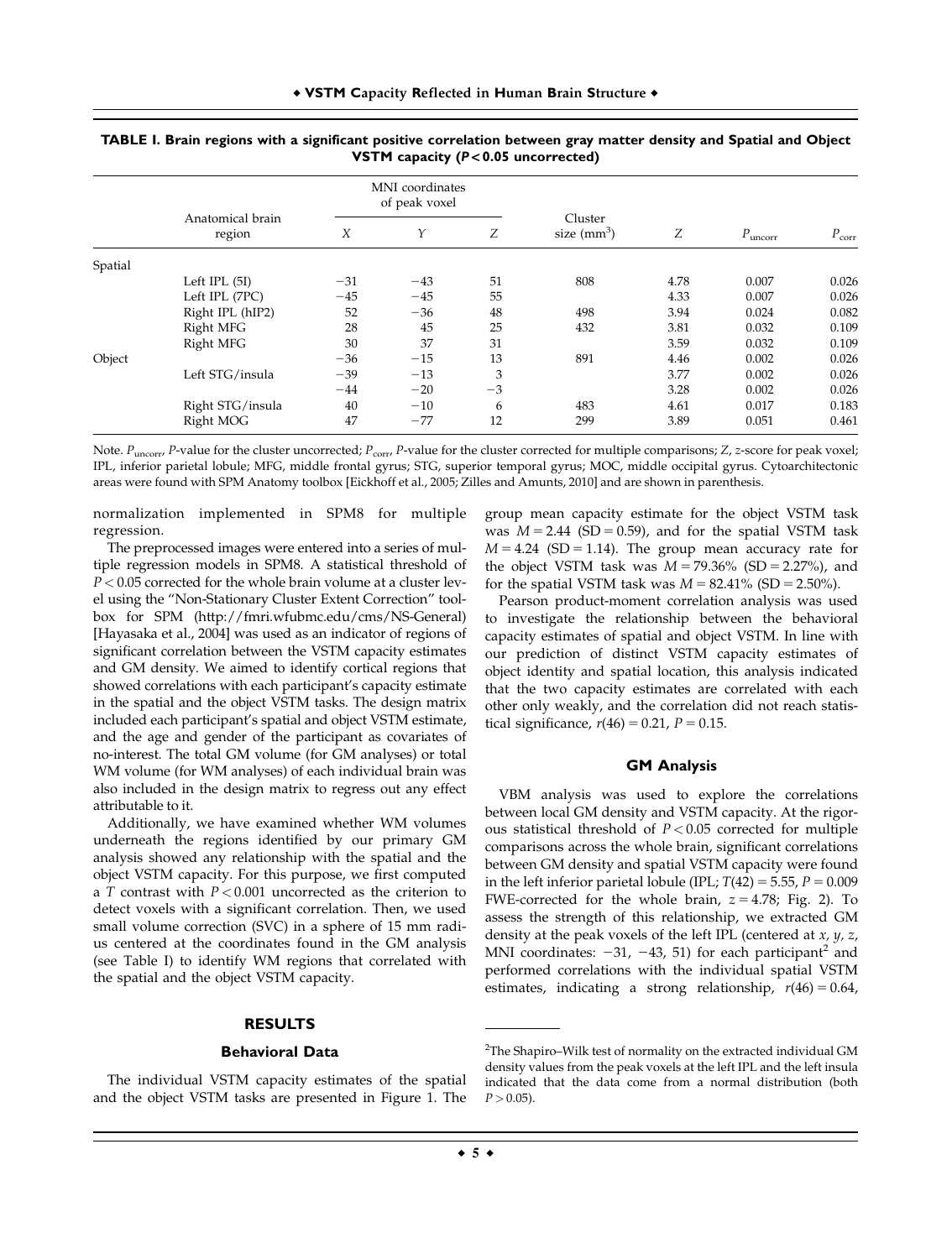



Results of the GM voxel-based morphometry analysis. VSTM capacity estimates in the spatial task exhibited a positive correlation with GM volume in A) left IPL  $(x = -31, y = -43, z = 51)$ . B) The individual GM density of the peak voxel of the left IPL is plotted against individual spatial VSTM capacity estimates. C) Capacity estimates from the object VSTM task exhibited a

positive correlation with left Insula  $(x = -36, y = -15, z = 13)$ . D) The individual GM density of the peak voxel of the left insula is plotted against individual object VSTM capacity estimates. The lines in the scatterplots represent the best linear fit. L, left; R, right. [Color figure can be viewed at [wileyonlinelibrary.com\]](http://wileyonlinelibrary.com)

 $P < 0.001$ .<sup>3</sup> Moreover, brain regions showing significant correlations between GM density and spatial VSTM capacity at a more liberal statistical threshold of  $P_{\text{uncorrected}} < 0.05$  were also found in the right IPL and right middle-frontal gyrus (MFG; see Table I).

As shown in Figure 2, object capacity estimates reached statistical significance with one cluster in the left insula at the  $P < 0.05$  level corrected for multiple comparisons across the whole brain  $(T(42) = 4.90, P = 0.026, FWE$ corrected for the whole brain,  $z = 4.46$ ). Correlation analysis of GM density at the peak insula voxels (centered at x,  $y, z$ , MNI coordinates:  $-36, -15, 13$ <sup>2</sup> with individual object VSTM estimates indicated a strong relationship,  $r(46) = 0.57$ ,  $P < 0.001$ <sup>3</sup> At a more liberal threshold of  $P_{\text{uncorrected}} < 0.05$  significant correlations were found with the right insula; right middle orbital gyrus approached significance (MOG; see Table I for full statistical details).

The findings from the more lenient statistical threshold of  $P_{\text{uncorrected}}$  < 0.05 need to be interpreted with caution.

<sup>&</sup>lt;sup>3</sup>Correlations tend to be overestimated at the peak voxels, and thus likely to be slightly inflated. For this reason, the strength of such relationships needs to be treated with caution [Kanai, 2016].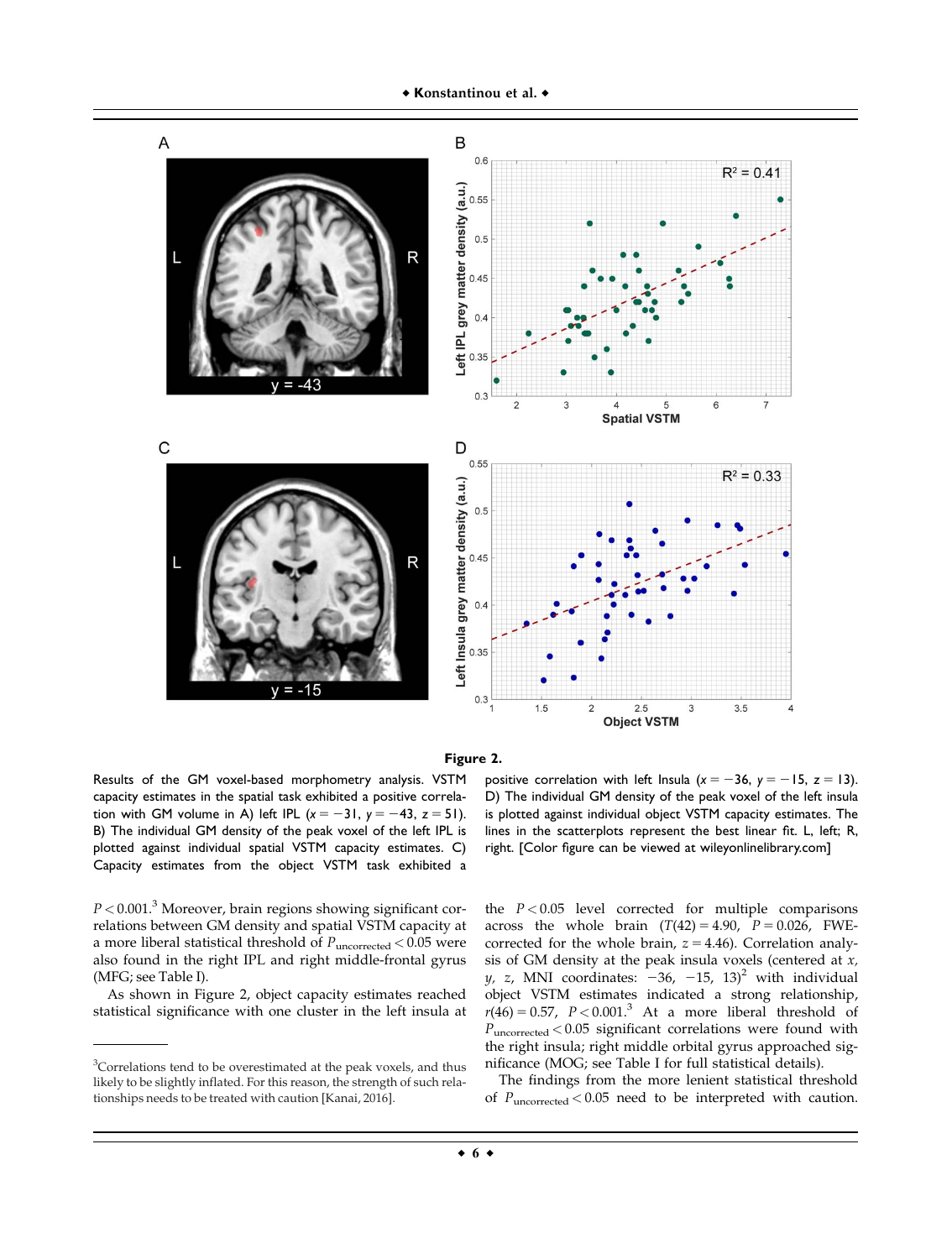

#### **Figure 3.**

White matter volume clusters exhibiting positive correlation using small volume correction with spatial VSTM capacity estimates in A) left postcentral gyrus  $(x = -34, y = -34, z = 42)$ , B) right middle frontal gyrus, MFG (*x* 5 36, *y* 5 30, *z* 5 30). A, anterior; P, Posterior; L, left; R, right. [Color figure can be viewed at [wileyonlinelibrary.com\]](http://wileyonlinelibrary.com)

However, they are included here to facilitate the interpretation of the results in relation to previous findings as well as future work on this topic. No brain areas were found to be negatively correlated with either spatial or object VSTM capacity.

#### **WM Analysis**

To examine whether GM correlates of object and spatial VSTM capacity are also reflected in the WM volumes underneath the same regions, we used SVC in a 15 mm sphere at the coordinates found in the GM analysis (see Table I and Methods for full details) to identify WM volume that showed a relationship with VSTM capacity estimates. We found that the WM volume of two clusters, one in the left postcentral gyrus and one in the right MFG were significantly correlated with spatial VSTM capacity estimates, as shown in Figure 3 (see Table II for full anatomical and statistical details). A further examination at a more lenient threshold in our volumes of interest from the GM analysis in Table I ( $P_{\text{uncorrected}}$  < 0.01), and at a wholebrain corrected level ( $P_{\rm corrected}$  < 0.001) did not reveal any

regions that correlated significantly with the object VSTM capacity estimates.

### **DISCUSSION**

The current study investigated whether interindividual variability in VSTM capacity is reflected in the structure of the human brain. In line with the information segregation hypothesis, our findings demonstrated discrete behavioral capacity estimates for visual object information versus information about the spatial location of an object. These individual capacity estimates were associated with dissociable brain regions for object identity and object spatial location respectively. Specifically, the capacity for maintaining spatial locations in VSTM was predicted by regional GM volume in the left IPL, and WM volume in left postcentral gyrus and right MFG. Spatial VSTM estimates also exhibited a non-significant trend for positive correlations with GM in right IPL and right MFG. These findings are consistent with previous neuroimaging studies demonstrating neural activations during perception and shortterm maintenance of spatial information in IPL [Chafee

**TABLE II. Brain regions with a significant positive correlation between white matter density and Spatial VSTM capacity estimate (SVC,** P < **0.05 FWE-corrected)**

|                                     |             | MNI coordinates |          |                         |              |                |
|-------------------------------------|-------------|-----------------|----------|-------------------------|--------------|----------------|
| Anatomical brain<br>region          |             |                 |          | Cluster<br>size $(mm3)$ |              | $P$ -value     |
| Left postcentral gyrus<br>Right MFG | $-34$<br>36 | $-34$<br>30     | 42<br>30 | 47<br>37                | 4.33<br>3.69 | 0.040<br>0.045 |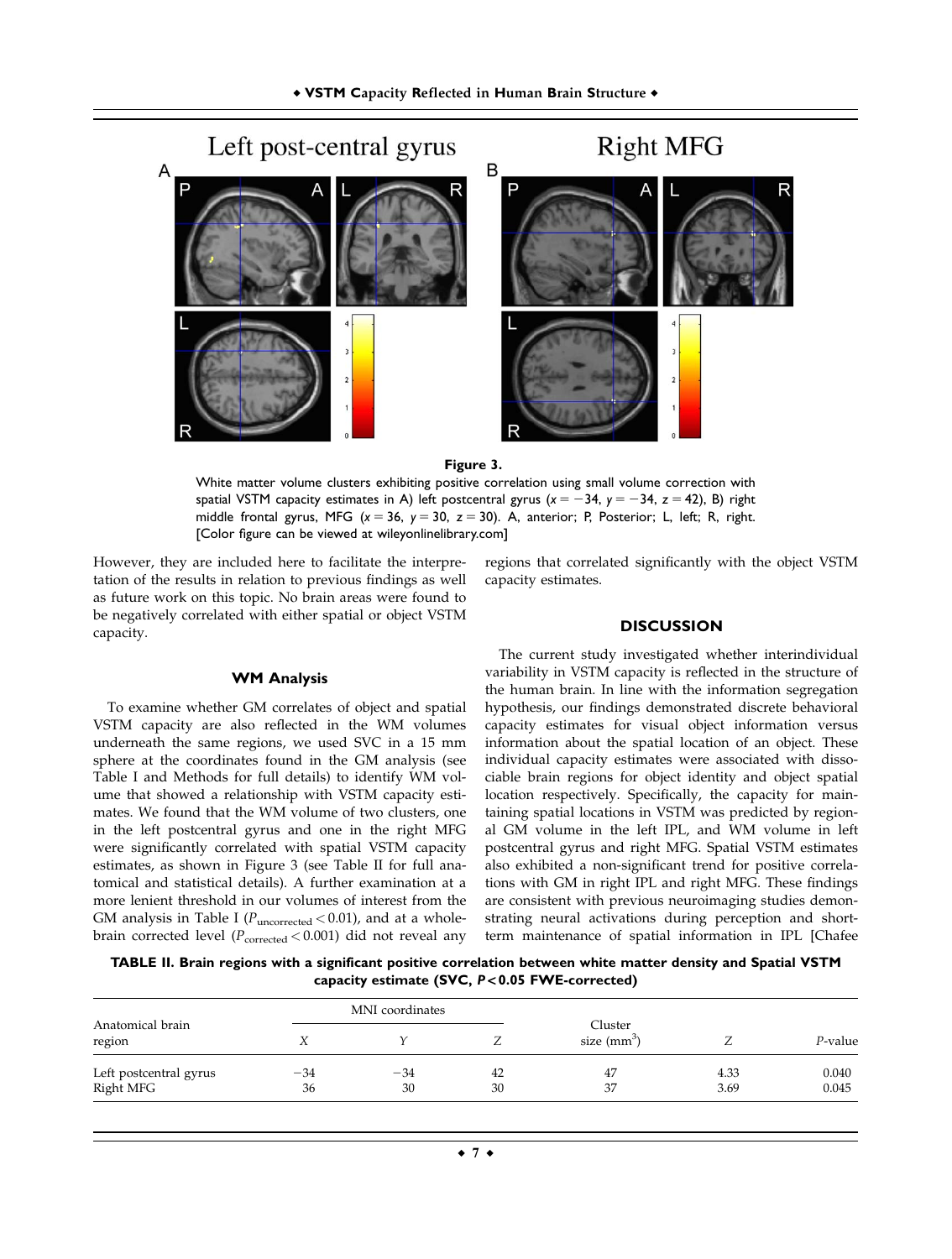and Goldman-Rakic, 1998; Smith et al., 1995; Xu and Chun, 2009] and MFG [Goldman-Rakic, 1987; Leung et al., 2002; Levy and Goldman-Rakic, 1999; Esposito et al., 1999; Postle et al., 1999].

In contrast, VSTM capacity for visual information about the identity of the objects held in VSTM was predicted by the regional GM volume in the left insula. A nonsignificant trend for a positive correlation of the right insula and right MOG with object VSTM estimates was also found. Important, these brain areas that are distinct from those implicated in spatial VSTM, provide further support to the information segregation hypothesis.

Although the functions of the left insula, a brain area not generally considered as a part of the ventral visual stream, remain controversial [Bermudez-Rattoni, 2014; Jones et al., 2010; Kurth et al., 2010], our results are consistent with recent evidence demonstrating that the insula is differentiated into distinct functional regions. For example, a recent meta-analysis by Kurth et al. [2010] demonstrated that one of these insula regions (termed "the cognitive network") has been shown to be consistently active in short-term memory tasks. This finding corroborates previous findings from both human and animal studies indicating that the insula is involved in object recognition memory by signifying objects that are novel [for a recent review, see Bermudez-Rattoni, 2014]. Moreover, in [Crinion et al., 2009], a region in the left insula (MNI coordinates,  $x$ ,  $y$ ,  $z$ : -36, -16, 2) that corresponds to the left insula regions found in our study (see Table I) to be positively correlated with object VSTM estimates, was shown to exhibit greater gray and WM density in speakers of Chinese language.

Although our study was not designed to clarify the exact role of the left insula, we can nonetheless speculate, on the basis of such previous evidence taken together with our findings of significantly higher GM density in the left insula with higher VSTM estimates for our novel, meaningless letter-like visual objects, that the left insula may contribute to language processes through its involvement in short-term maintenance of complex visual objects such as letters and logograms.

Importantly, the dissociable findings between spatial and object VSTM rule out alternative accounts for the results in terms of limitations during the encoding stage and different strategies of allocating attention to the peripheral memory set stimuli. Because for both the spatial and the object VSTM tasks the memory set items required allocating attentional resources to the peripheral spatial locations for perceiving the items, any dissociable relationship with brain volume cannot be explained in terms of common (between the spatial and the object VSTM tasks) spatial attention strategies as it critically depended on whether the task required maintaining the spatial location or the object identity of the memory set items.

Previous research established a close link between interindividual variability in visual perception and the structure of visual cortex [Duncan and Boynton, 2003; Genç et al., 2015; Schwarzkopf and Rees, 2013; Schwarzkopf et al., 2011; Song et al., 2013]. More recently, Bergmann et al. 2016 demonstrated that the surface and thickness of primary visual cortex independently predict performance on a VSTM task. Our results extend these findings by demonstrating that the anatomy of brain areas previously implicated in perception and short-term maintenance of visual information can perhaps act as the bottleneck of our limited VSTM capacity. This is consistent with theories suggesting that the activity of parietal and prefrontal areas mediates our ability to maintain and manipulate information in working memory [Miller et al., 1991; Pessoa et al., 2002; Todd and Marois, 2004, 2005; Vogel and Machizawa, 2004; Xu and Chun, 2009]. Our findings are also consistent with a recent theory proposed by Franconeri et al. [2013] according to which our processing limits arise from the competition between individual memory items for cortical real estate, which according to our results exhibits a close relationship with individual VSTM capacity estimates.

Most previous research attempting to estimate the capacity of VSTM relied primarily on a visuo-spatial change-detection task that required observers to maintain information about an object's identity (e.g. color or shape) as well as the object's spatial location [Konstantinou et al., 2012; Konstantinou and Lavie, 2013; Luck and Vogel, 1997; Todd and Marois, 2004; Vogel et al., 2001]. For example, in the studies by Luck and Vogel [1997] and by Todd and Marois [2004] successful performance in the VSTM task critically depended on participants' ability to maintain both the color and the location of each colored square. Consequently, estimates of VSTM capacity based on this task cannot distinguish between potentially distinct capacity limits and the associated neural correlates for object identity and object spatial location. Our results emphasize the importance of considering domain-specific VSTM capacity limits and challenge some of the most influential and enduring theories of attention and working memory suggesting general capacity limits that apply to all types of stimuli uniformly. For example, the influential multicomponent model of working memory proposed by Baddeley and Hitch [1974] proposes a single short-term buffer, the visuospatial sketchpad, for maintaining and manipulating object information (e.g., shape, color) and spatial information (e.g., location, direction of movement).

However, working memory is not unitary and our findings provide a new line of support for the idea that during maintenance, the brain segregates visual information depending on the physical attributes of each piece of information (shape, orientation, color, motion, spatial location, etc.). Early neuropsychological and neuroimaging studies [Goodale and Milner, 1992; Haxby et al., 1991, 1994; James et al., 2003; Goodale and Milnder, 1995; Newcombe and Ritchie Russell, 1969] provided evidence of object-spatial information segregation in the dorsal and ventral visual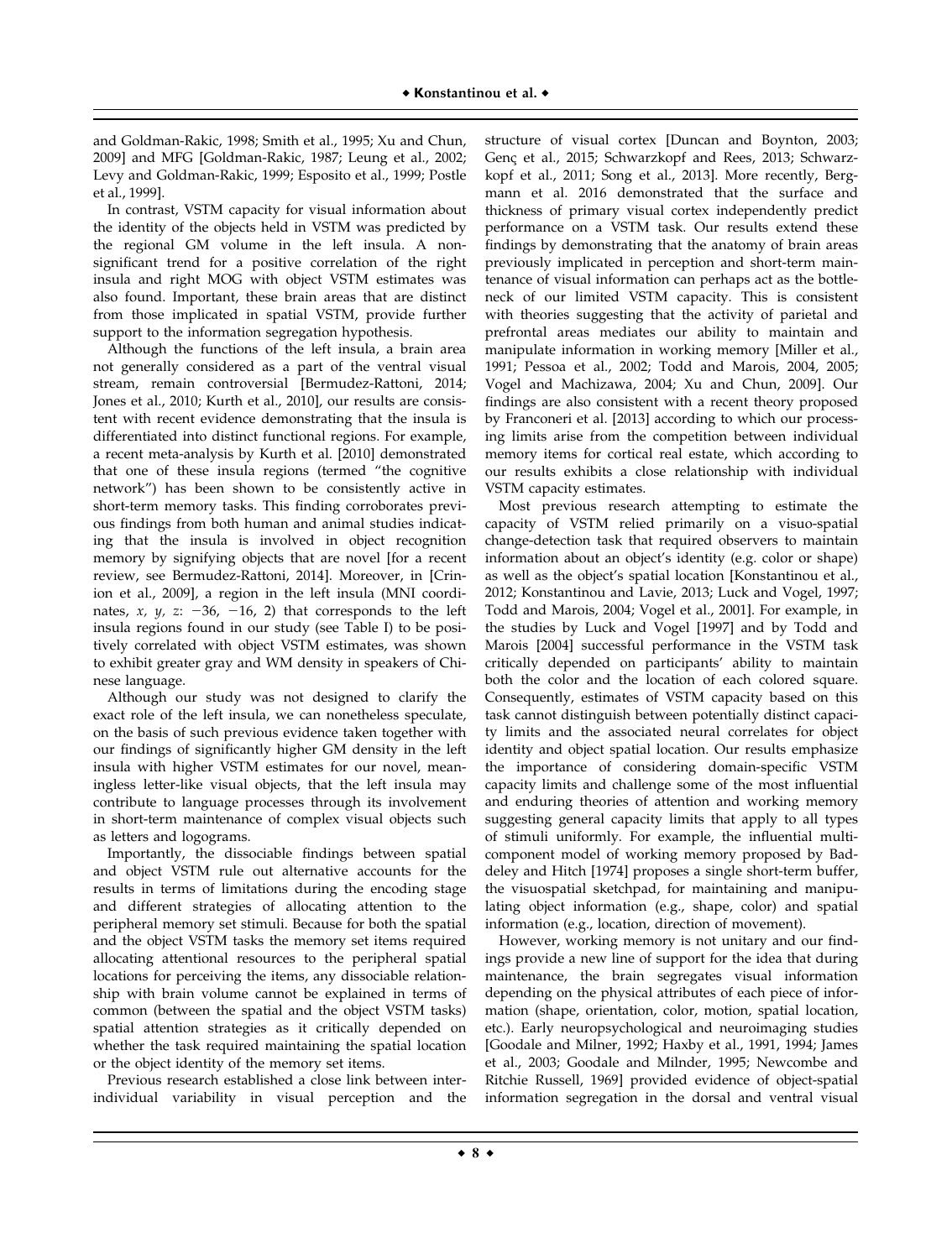pathways. More recent neuroimaging studies supported the hypothesis of object versus spatial information segregation during VSTM maintenance across the entire brain [Bellgowan et al., 2009; Buffalo et al., 2006; Cichy et al., 2011; Harrison et al., 2010; Mohr et al., 2006; Ranganath et al., 2004; Sala and Courtney, 2007; Sala et al., 2003]. Our findings of discrete domain-specific behavioral capacity limits and associated neuroanatomical correlates for object and spatial location provide novel behavioral and neural evidence in support of this dissociation.

The idea of information segregation during visual maintenance appears inefficient at first, as the brain needs to segregate information according to the nature of the information. However, it is now well established that after leaving the primary visual cortex, visual information is segregated in distinct pathways. For example, the ventral visual stream extending from the primary visual cortex to the temporal cortex specializes in object information processing, whereas the dorsal visual stream extending from the primary visual cortex to the parietal cortex specializes in spatial information processing. As the initial proposal by Schneider [1969] and Ungerleider and Mishkin [1982], the idea of information segregation has been supported by numerous lesion [Goodale and Milner, 1992; Ungerleider and Haxby, 1994], electrophysiology [Barash et al., 1991a, 1991b; Batuev et al., 1985; Chafee and Goldman-Rakic, 1998; Desimone et al., 1984; Fuster and Jervey, 1981; Gnadt and Andersen, 1988; Gross et al., 1972; Koch and Fuster, 1989; Miller et al., 1991; Miyashita and Chang, 1988; Sato t al., 1980], and histological studies in nonhuman primates [Andersen et al., 1985; Felleman and Van Essen, 1991; Kaas, 2003; Lyon, 2007]. Accordingly, the most efficient way by which to maintain visual information would be via activations of the same brain areas responsible for encoding and perceiving this information separately rather than merging the encoded information into combined representations. Indeed, previous research demonstrated that maintenance of visual information is associated with activity in the same brain areas that exhibited activity during perceptual encoding of the information [Bisley et al., 2004; Lee et al., 2005; Malecki et al., 2009; Munneke et al., 2010; Super et al., 2001]. This line of research provided evidence that competition between visual information held in memory and incoming visual information results in reduced sensitivity and visual cortex activity [Konstantinou et al., 2012], and that the pattern of activity during maintenance of visual information resembles the pattern associated with stimulus perception [Harrison and Tong, 2009; Serences et al., 2009]. Our findings extend these previous reports in now highlighting brain anatomy as a potential limiting factor and fit well with the recent findings of Cohen et al. [2014] who showed that working memory capacity limitations depend on the extent to which various stimuli are maintained by separate neural populations.

In summary, we have shown that people exhibit discrete behavioral VSTM capacity limits for object and spatial information, which can be predicted by the structure of dissociable brain areas in the left Insula and left IPL respectively. Although the exploratory nature of this study requires independent replication of these results, these findings emphasize the need for considering domainspecific capacity estimates of VSTM and the importance of brain structure in acting as the bottleneck to VSTM, limiting the amount of information that the brain can maintain.

#### **ACKNOWLEDGMENTS**

The authors would like to thank the study volunteers who participated in the project. The authors declare no conflicts of interest including financial, consultant, institutional, and other relationships that might lead to bias or any other conflict of interest.

## **REFERENCES**

- Alvarez GA, Cavanagh P (2004): The capacity of visual short-term memory is set both by visual information load and by number of objects. Psychol Sci 15:106–111.
- Andersen RA, Asanuma C, Cowan WM (1985): Callosal and prefrontal associational projecting cell populations in area 7A of the macaque monkey: A study using retrogradely transported fluorescent dyes. J Comp Neurol 232:443–455.
- Ando J, Ono Y, Wright M (2001): Genetic structure of spatial and verbal working memory. Behav Genet 31:615–624.
- Ashburner J (2007): A fast diffeomorphic image registration algorithm. NeuroImage 38:95–113.
- Ashburner J, Friston KJ (2000): Voxel-based morphometry–the methods. NeuroImage 11(6 Pt 1):805–821.
- Baddeley, A. (2007). Working Memory, Thought, and Action. Oxford: OUP.
- Baddeley AD, Hitch GJ (1974): Working memory. Psychol Learn Motiv 8:47–89.
- Barash S, Bracewell RM, Fogassi L, Gnadt JW, Andersen RA (1991a): Saccade-related activity in the lateral intraparietal area. II. Spatial properties. J Neurophysiol 66:1109–1124.
- Barash S, Bracewell RM, Fogassi L, Gnadt JW, Andersen RA (1991b): Saccade-related activity in the lateral intraparietal area. I. Temporal properties; comparison with area 7a. J Neurophysiol 66:1095–1108.
- Batuev AS, Shaefer VI, Orlov AA (1985): Comparative characteristics of unit activity in the prefrontal and parietal areas during delayed performance in monkeys. Behav Brain Res 16:57–70.
- Bellgowan PSF, Buffalo EA, Bodurka J, Martin A (2009): Lateralized spatial and object memory encoding in entorhinal and perirhinal cortices. Learn Mem 16:433–438.
- Bergmann J, Genç E, Kohler A, Singer W, Pearson J (2016): Neural anatomy of primary visual cortex limits visual working memory. Cereb Cortex 26:43–50.
- Bermudez-Rattoni F (2014): The forgotten insular cortex: Its role on recognition memory formation. Neurobiol Learn Mem 109: 207–216.
- Bisley JW, Zaksas D, Droll JA, Pasternak T (2004): Activity of neurons in cortical area MT during a memory for motion task. J Neurophysiol 91:286–300.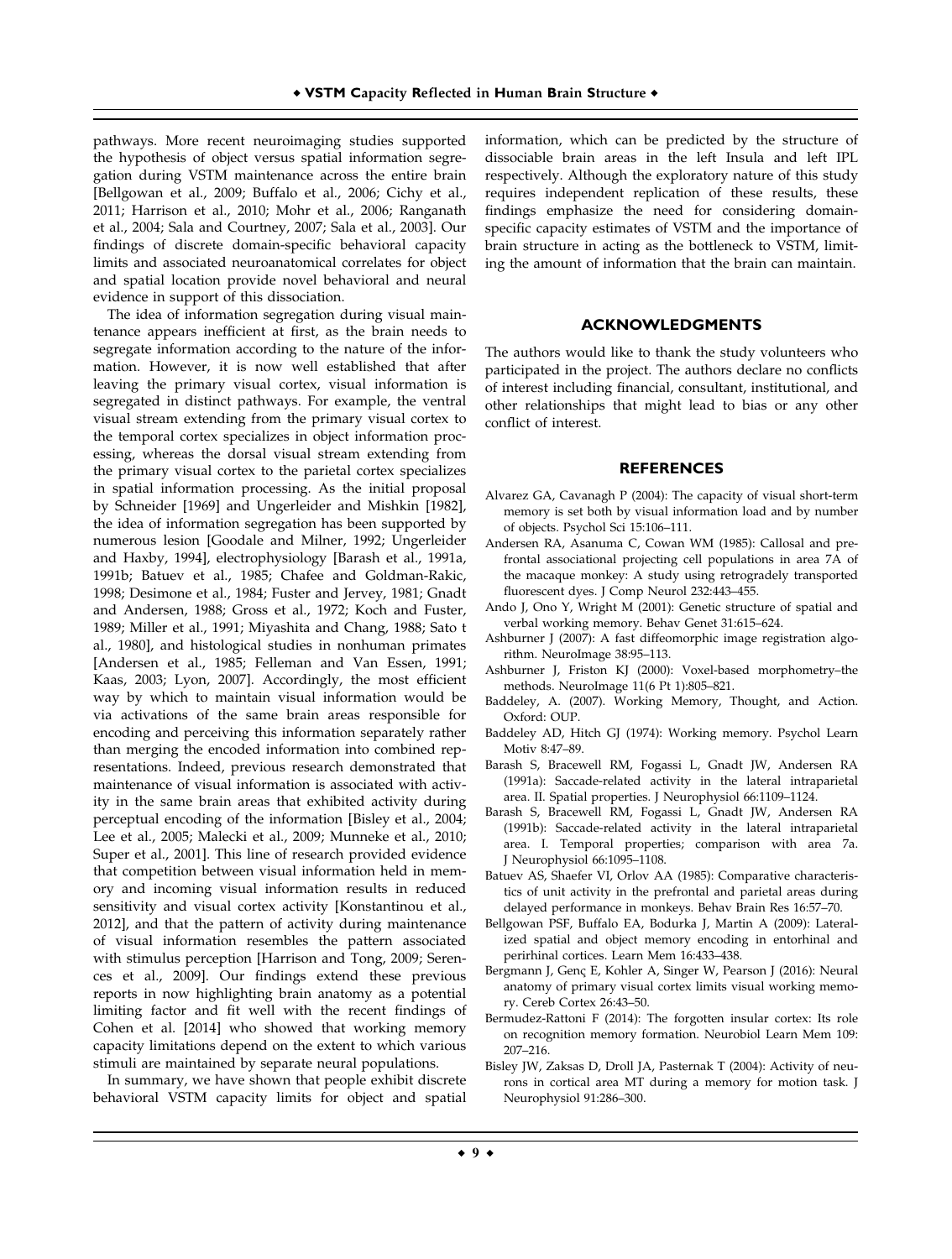- Buffalo EA, Bellgowan PSF, Martin A (2006): Distinct roles for medial temporal lobe structures in memory for objects and their locations. Learn Mem 13:638–643.
- Chafee MV, Goldman-Rakic PS (1998): Matching patterns of activity in primate prefrontal area 8a and parietal area 7ip neurons during a spatial working memory task. J Neurophysiol 79: 2919–2940.
- Cichy RM, Chen Y, Haynes JD (2011): Encoding the identity and location of objects in human LOC. NeuroImage 54:2297–2307.
- Cohen MA, Konkle T, Rhee JY, Nakayama K, Alvarez GA (2014): Processing multiple visual objects is limited by overlap in neural channels. Proc Natl Acad Sci USA 111:8955–8960.
- Conway ARA, Cowan N, Bunting MF, Conway RA (2001): The cocktail party phenomenon revisited: The importance of working memory capacity. Psychon Bull Rev 8:331–335.
- Courtney SM, Ungerleider LG, Keil K, Haxby JV (1996): Object and spatial visual working memory activate separate neural systems in human cortex. Cereb Cortex 6:39–49.
- Cowan N, Elliott EM, Saults JS, Morey CC, Mattox S, Hismjatullina A (2005): On the capacity of attention: Its estimation and its role in working memory and cognitive aptitudes. Cogn Psychol 51:42–100.
- Crinion JT, Green DW, Chung R, Ali N, Grogan A, Price GR, Mechelli A, Price CJ (2009): Neuroanatomical markers of speaking Chinese. Hum Brain Mapp 30:4108–4115.
- Desimone R, Ungerleider LG (1986): Multiple visual areas in the caudal superior temporal sulcus of the macaque. J Comp Neurol 248:164–189.
- Desimone R, Albright TD, Gross CG, Bruce C (1984): Stimulusselective properties of inferior temporal neurons in the macaque. J Neurosci 4:2051–2062.
- Desimone R, Schein SJ, Moran J, Ungerleider LG (1985): Contour, color and shape analysis beyond the striate cortex. Vis Res 25: 441–452.
- Dumontheil I, Roggeman C, Ziermans T, Peyrard-Janvid M, Matsson H, Kere J, Klingberg T (2011): Influence of the COMT genotype on working memory and brain activity changes during development. Biol Psychiatry 70:222–229.
- Duncan RO, Boynton GM (2003): Cortical magnification within human primary visual cortex correlates with acuity thresholds. Neuron 38:659–671.
- Eickhoff SB, Stephan KE, Mohlberg H, Grefkes C, Fink GR, Amunts K, Zilles K (2005): A new SPM toolbox for combining probabilistic cytoarchitectonic maps and functional imaging data. NeuroImage 25:1325–1335.
- Esposito MD, Aguirre GK, Zarahn E, Ballard D, Shin RK, Lease J (1998): Functional MRI studies of spatial and nonspatial working memory. Brain Res Cogn Brain Res 7:1–13.
- Esposito MD, Postle BR, Ballard D, Lease J (1999): Maintenance versus Manipulation of Information Held in Working Memory: An Event-Related fMRI Study. Brain Cogn 86:66–86.
- Felleman DJ, Van Essen DC (1991): Distributed hierarchical processing in the primate cerebral cortex. Cereb Cortex 1:1–47.
- Franconeri SL, Alvarez GA, Cavanagh P (2013): Flexible cognitive resources: Competitive content maps for attention and memory. Trends Cogn Sci 17:134–141.
- Fuster JM, Jervey JP (1981): Inferotemporal neurons distinguish and retain behaviorally relevant features of visual stimuli. Science 212:952–955.
- Genç E, Bergmann J, Singer W, Kohler A (2015): Surface area of early visual cortex predicts individual speed of traveling waves during binocular rivalry. Cereb Cortex 25:1499–1508.
- Gnadt JW, Andersen RA (1988): Memory related motor planning activity in posterior parietal cortex of macaque. Exp Brain Res 70:216–220.
- Goldman-Rakic PS (1987): Circuitry of primate prefrontal cortex and regulation of behavior by representational memory. Compr Physiol.
- Goodale MA, Milner AD (1992): Separate visual pathways for perception and action. Trends Neurosci 15:20–25.
- Gross CG, Rocha-Miranda CE, Bender DB (1972): Visual properties of neurons in inferotemporal cortex of the Macaque. J Neurophysiol 35:96–111.
- Harrison SA, Tong F (2009): Decoding reveals the contents of visual working memory in early visual areas. Nature 458: 632–635.
- Harrison A, Jolicoeur P, Marois R (2010): "What" and "Where" in the intraparietal sulcus: An fMRI study of object identity and location in visual short-term memory. Cereb Cortex [20:2478-2485](http://20:2478-2485).
- Haxby JV, Grady CL, Horwitz B, Ungerleider LG, Mishkin M, Carson RE, Herscovitch P, Schapiro MB, Rapoport SI (1991): Dissociation of object and spatial visual processing pathways in human extrastriate cortex. Proc Natl Acad Sci USA 88:1621–1625.
- Haxby JV, Horwitz B, Ungerleider LG, Maisog JM, Pietrini P, Grady CL (1994): The functional organization of human extrastriate cortex: A PET-rCBF study of selective attention to faces and locations. J Neurosci 14(11 Pt 1):6336–6353.
- Hayasaka S, Phan KL, Liberzon I, Worsley KJ, Nichols TE (2004): Nonstationary cluster-size inference with random field and permutation methods. NeuroImage 22:676–687.
- James TW, Culham J, Humphrey GK, Milner AD, Goodale MA (2003): Ventral occipital lesions impair object recognition but not object-directed grasping: An fMRI study. Brain 126(Pt 11): 2463–2475.
- Jones CL, Ward J, Critchley HD (2010): The neuropsychological impact of insular cortex lesions. J Neurol Neurosurg Psychiatry 81:611–618.
- Kaas JH (2003). 6 Early Visual Areas: V1, V2, V3, DM, DL, and MT. The primate visual system, 139.
- Kanai R (2016): Open questions in conducting confirmatory replication studies: Commentary on Boekel et al., 2015. Cortex 74: 343–347.
- Kanai R, Rees G (2011): The structural basis of inter-individual differences in human behaviour and cognition. Nat Rev Neurosci 12:231–242.
- Kingdom F, Prins N (2010): Psychophysics: A Practical Introduction. London: Academic Press.
- Klauer KC, Zhao Z (2004): Double dissociations in visual and spatial short-term memory. J Exp Psychol Gen 133:355–381.
- Koch KW, Fuster JM (1989): Unit activity in monkey parietal cortex related to haptic perception and temporary memory. Exp Brain Res 76:292–306.
- Konen CS, Kastner S (2008): Two hierarchically organized neural systems for object information in human visual cortex. Nat Neurosci 11:224–231.
- Konstantinou N, Lavie N (2013): Dissociable roles of different types of working memory load in visual detection. J Exp Psychol Hum Percept Perform 39:919–924.
- Konstantinou N, Bahrami B, Rees G, Lavie N (2012): Visual shortterm memory load reduces retinotopic cortex response to contrast. J Cogn Neurosci 24:2199–2210.
- Konstantinou N, Beal E, King JR, Lavie N (2014): Working memory load and distraction: Dissociable effects of visual maintenance and cognitive control. Attent Percept Psychophys 76:1985–1997.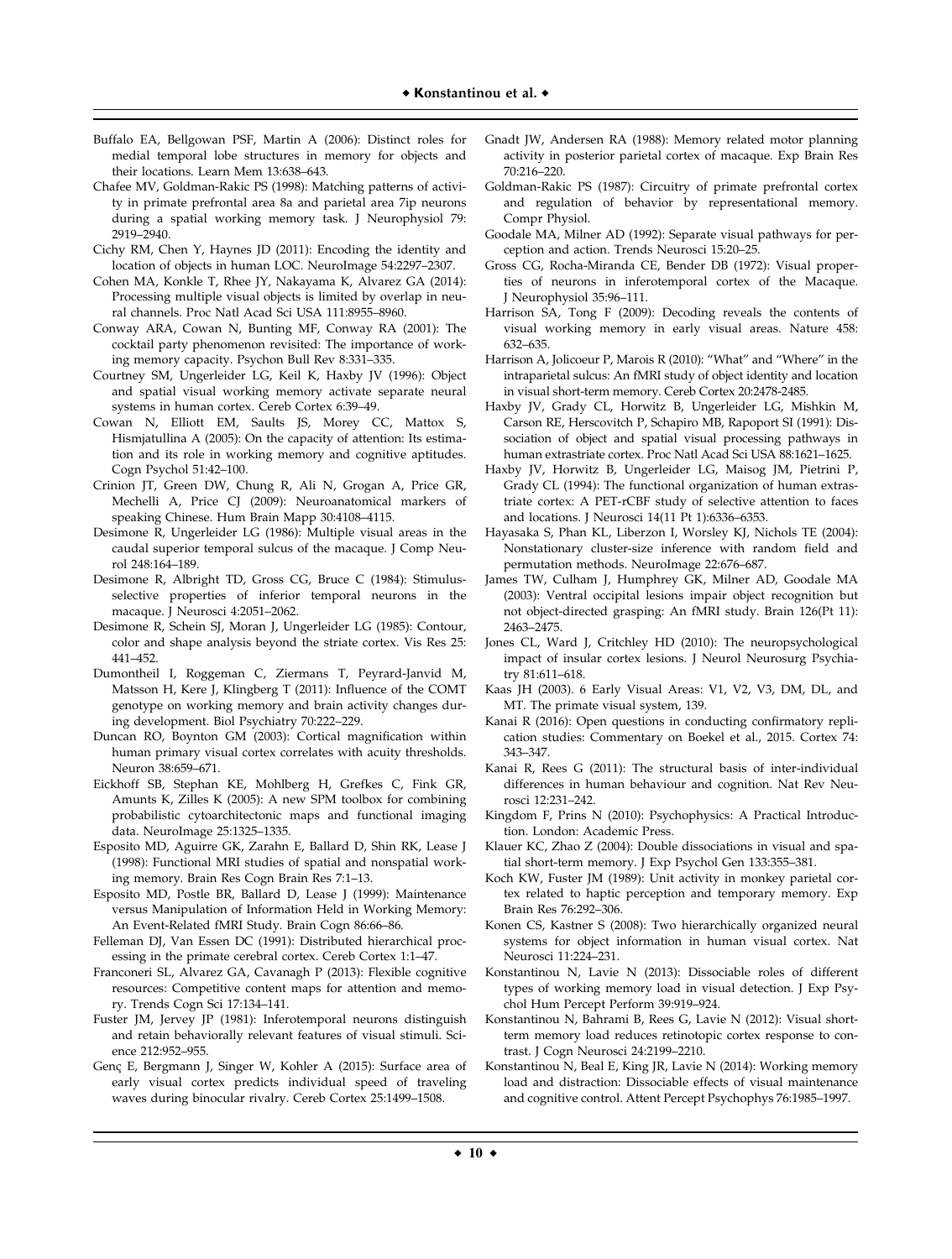- Kravitz DJ, Kriegeskorte N, Baker CI (2010): High-level visual object representations are constrained by position. Cereb Cortex 20:2916–2925.
- Kurth F, Zilles K, Fox PT, Laird AR, Eickhoff SB (2010): A link between the systems: Functional differentiation and integration within the human insula revealed by meta-analysis. Brain Struct Funct 214:519–534.
- Lee D, Chun MM (2001): What are the units of visual short-term memory, objects or spatial locations? Percept Psychophys 63: 253–257.
- Lee H, Simpson GV, Logothetis NK, Rainer G (2005): Phase locking of single neuron activity to theta oscillations during working memory in monkey extrastriate visual cortex. Neuron 45:147–156.
- Leung HC, Gore JC, Goldman-Rakic PS (2002): Sustained mnemonic response in the human middle frontal gyrus during on-line storage of spatial memoranda. J Cogn Neurosci 14:659–671.
- Levy R, Goldman-Rakic PS (1999): Association of storage and processing functions in the dorsolateral prefrontal cortex of the nonhuman primate. J Neurosci 19:5149–5158.
- Luciano M, Wright MJ, Smith GA, Geffen GM, Geffen LB, Martin NG (2001): Genetic covariance among measures of information processing speed, working memory, and IQ. Behav Genet 31: 581–592.
- Luck SJ, Vogel EK (1997): The capacity of visual working memory for features and conjunctions. Nature 309:279–281.
- Lyon DC (2007): The evolution of visual cortex and visual systems. Evol Nerv Syst 3:267–306.
- Malecki U, Stallforth S, Heipertz D, Lavie N, Duzel E (2009): Neural generators of sustained activity differ for stimulusencoding and delay maintenance. Eur J Neurosci 30:924–933.
- McCarthy G, Blamire AM, Puce A, Nobre AC, Bloch G, Hyder F, Goldman-Rakic P, Shulman RG (1994): Functional magnetic resonance imaging of human prefrontal cortex activation during a spatial working memory task. Proc Natl Acad Sci USA 91:8690–8694.
- Miller EK, Li L, Desimone R (1991): A neural mechanism for working and recognition memory in inferior temporal cortex. Science 254:1377–1379.
- Milner AD, Goodale MA (1995): The Visual Brain in Action (Vol. 27, 134). Oxford University Press, England.
- Mishkin M, Ungerleider LG, Macko KA (1983): Object vision and spatial vision: Two cortical pathways. Trends Neurosci 6: 414–417.
- Miyashita Y, Chang HS (1988): Neuronal correlate of pictorial shortterm memory in the primate temporal cortex. Nature 331:68–70.
- Mohr HM, Goebel R, Linden DEJ (2006): Content- and taskspecific dissociations of frontal activity during maintenance and manipulation in visual working memory. J Neurosci 26: 4465–4471.
- Munk MHJ, Linden DEJ, Muckli L, Lanfermann H, Zanella FE, Singer W, Goebel R (2002): Distributed cortical systems in visual short-term memory revealed by event-related functional magnetic resonance imaging. Cereb Cortex 12:866–876.
- Munneke J, Heslenfeld DJ, Theeuwes J (2010): Spatial working memory effects in early visual cortex. Brain Cogn 72:368–377.
- Newcombe F, Russell RW (1969): Dissociated visual perceptual and spatial deficits in focal lesions of the right hemisphere. J Neurol Neurosurg Psychiatry 32:73–81.
- Owen AM, Stern CE, Look RB, Tracey I, Rosen BR, Petrides M (1998): Functional organization of spatial and nonspatial working memory processing within the human lateral frontal cortex. Proc Natl Acad Sci USA 95:7721–7726.
- Pessoa L, Gutierrez E, Bandettini PA, Ungerleider LG (2002): Neural correlates of visual working memory: fMRI amplitude predicts task performance. Neuron 35:975–987.
- Petit L, Courtney SM, Ungerleider LG, Haxby JV (1998): Sustained activity in the medial wall during working memory delays. J Neurosci 18:9429–9437.
- Postle BR, Esposito MD (1999a): Dissociation of human caudate nucleus activity in spatial and nonspatial working memory: An event-related fMRI study. Brain Research. Cognitive Brain Research 8:107–115.
- Postle BR, Esposito MD (1999b): "What"-Then-Where" in visual working memory: An event-related fMRI study. J Cogn Neurosci 11:585–597.
- Postle BR, Berger JS, Esposito MDD (1999): Functional neuroanatomical double dissociation of mnemonic and executive control processes contributing to working memory performance. Proc Natl Acad Sci USA 96:12959–12964.
- Ranganath C, Degutis J, Esposito MD (2004): Category-specific modulation of inferior temporal activity during working memory encoding and maintenance. Brain Res Cogn Brain Res 20: 37–45.
- Sala JB, Courtney SM (2007): Binding of what and where during working memory maintenance. Cortex 43:5–21.
- Sala JB, Rämä P, Courtney SM (2003): Functional topography of a distributed neural system for spatial and nonspatial information maintenance in working memory. Neuropsychologia 41: 341–356.
- Sato T, Kawamura T, Iwai E (1980): Responsiveness of inferotemporal single units to visual pattern stimuli in monkeys performing discrimination. Exp Brain Res 38:313–319.
- Schneider GE (1969): Two visual systems. Science 163:895–902.
- Schwarzkopf DS, Rees G (2013): Subjective size perception depends on central visual cortical magnification in human v1. PLoS One 8:e60550.
- Schwarzkopf DS, Song C, Rees G (2011): The surface area of human V1 predicts the subjective experience of object size. Nat Neurosci 14:28–30.
- Serences JT, Ester EF, Vogel EK, Awh E (2009): Stimulus-specific delay activity in human primary visual cortex. Psychol Sci 20:207–214.
- Sereno AB, Lehky SR (2011): Population coding of visual space: Comparison of spatial representations in dorsal and ventral pathways. Front Comput Neurosci 4:159.
- Sereno AB, Maunsell JH (1998): Shape selectivity in primate lateral intraparietal cortex. Nature 395:500–503.
- Smith EE, Jonides J, Koeppe RA, Awh E, Schumacher EH, Minoshima S (1995): Spatial versus object working memory: PET investigations. J Cogn Neurosci 7:337–356.
- Song C, Schwarzkopf DS, Lutti A, Li B, Kanai R, Rees G (2013): Effective connectivity within human primary visual cortex predicts interindividual diversity in illusory perception. J Neurosci 33: 18781–18791.
- Super H, Spekreijse H, Lamme VAF (2001): Two distinct modes of sensory processing observed in monkey primary visual cortex (V1). Nat Neurosci 4:304–310.
- Taylor MM, Douglas Creelman C (1967): PEST: Efficient Estimates on Probability Functions. J Acoust Soc Am 41:782–787.
- Todd JJ, Marois R (2004): Capacity limit of visual short-term memory in human posterior parietal cortex. Nature 428:751–754.
- Ungerleider LG, Haxby JV (1994): "What" and "where" in the human brain. Curr Opin Neurobiol 4:157–165.
- Ungerleider LG, Mishkin M (1982): Two cortical visual systems. Anal Visual Behav 549–586.